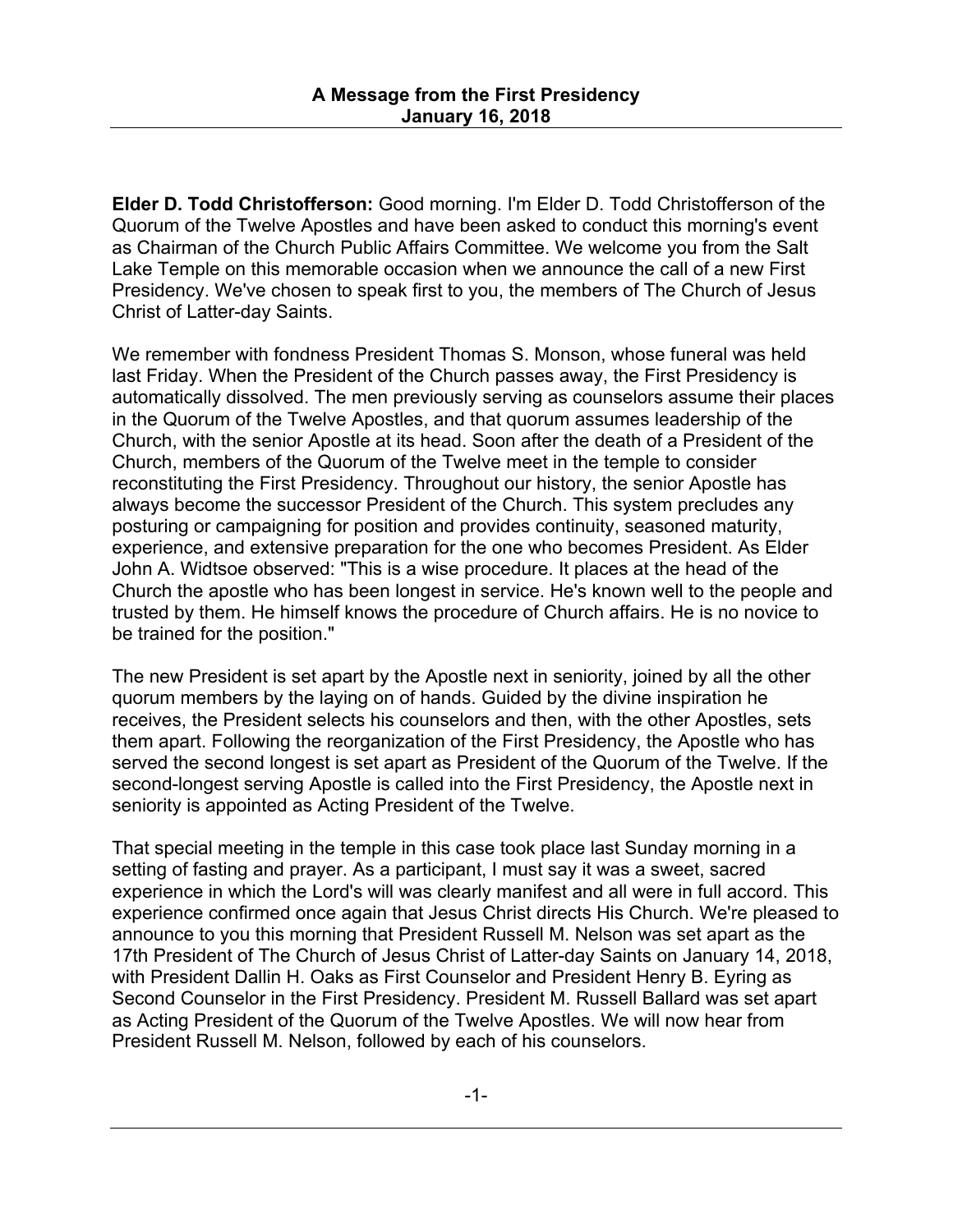**President Russell M. Nelson:** Dear brothers and sisters, I'm humbled to be with you this morning. Four days ago, we laid to rest a giant of a man, a prophet of God, President Thomas S. Monson. No words can do justice to the magnitude and magnificence of his life. I will forever cherish our friendship, with gratitude for what he taught me. Now we must look forward to the future with complete faith in our Lord Jesus Christ, whose Church this is.

Two days ago, as Brother Christofferson has said, all of the living Apostles met in the upper room of the Salt Lake Temple. There, they made a unanimous decision first, to reorganize the First Presidency now, and second, that I serve as President of the Church. Words are inadequate to tell you what it felt like to have my brethren, brethren who hold all the priesthood keys restored through the Prophet Joseph Smith in this dispensation, place their hands upon my head to ordain and set me apart as President of the Church. It was a sacred and humbling experience.

It then became my responsibility to discern whom the Lord had prepared to be my counselors. How could I choose only two of the twelve other Apostles, each of whom I love so dearly? I'm deeply grateful to the Lord for answering my fervent prayers. I am very thankful that President Dallin Harris Oaks and President Henry Bennion Eyring are willing to serve with me as First and Second Counselors respectively. President Dieter F. Uchtdorf has resumed his place in the Quorum of the Twelve Apostles. He has already received major assignments for which he is uniquely qualified. I pay tribute to him and to President Eyring for their magnificent service as counselors to President Monson. They've been totally capable, devoted, and inspired. We are very grateful for them. Each is willing to serve now where he is needed most.

As the Apostle second in seniority, President Oaks also becomes President of the Quorum of the Twelve Apostles. However, given his call to the First Presidency, and consistent with the order of the Church, President M. Russell Ballard, next in seniority, will serve as the Acting President of that quorum. The First Presidency will work hand in hand with the Twelve to discern the will of the Lord and move His sacred work forward.

We are thankful for your prayers. They have been offered throughout the world for us. On the morning following President Monson's passing, one such prayer was offered by a four-year-old boy named Benson. I quote excerpts from his mother's letter written to my wife, Wendy. Benson prayed: "Heavenly Father, thank you that President Thomas S. Monson could see his wife again. Thank you for our new prophet. Help him to be brave and not scared that he's new. Help him to grow up to be healthy and strong. Help him to have power, because he has the priesthood. And help us always to be nice." I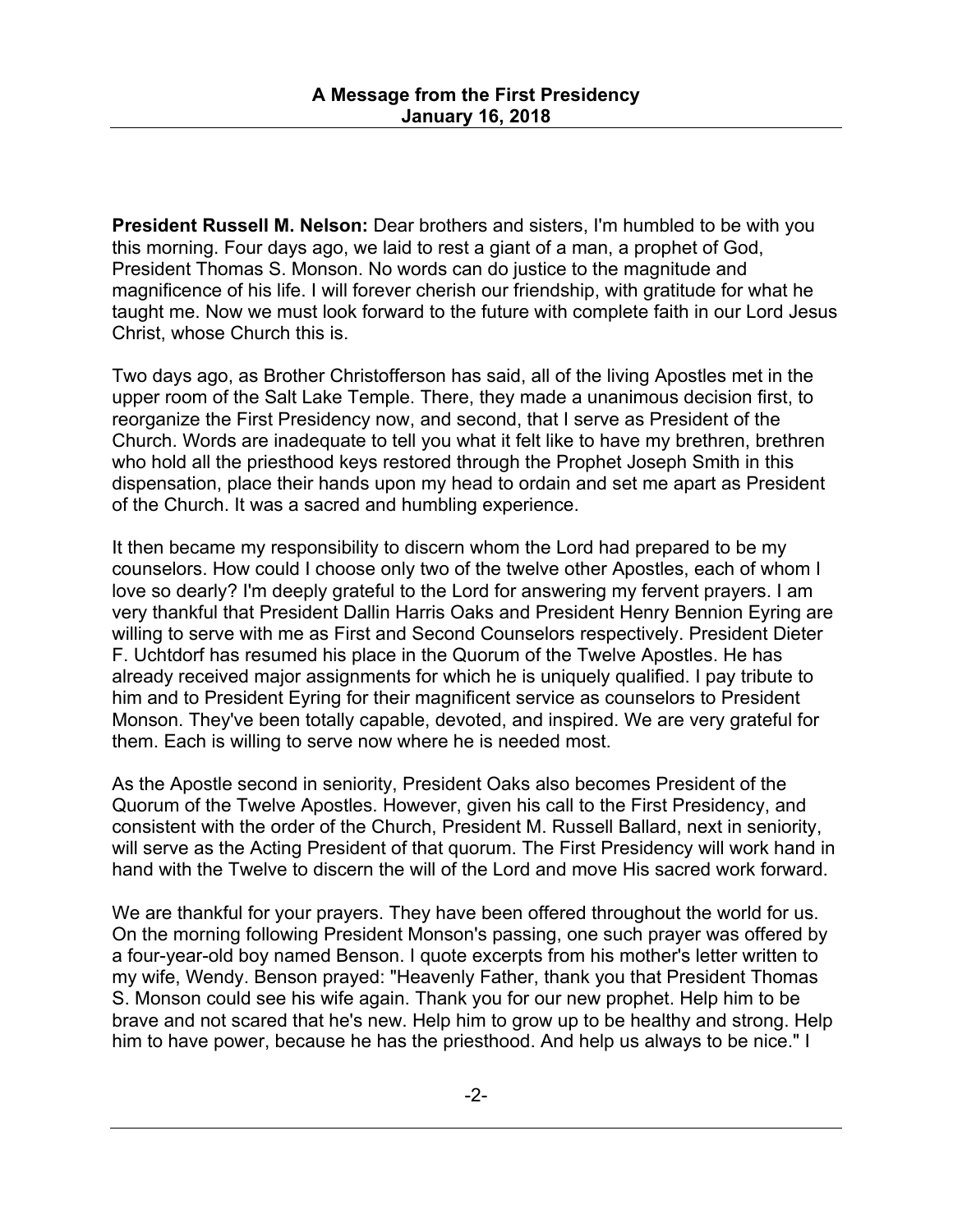thank God for children like this and for parents who are serious about their commitment to righteous, intentional parenting—for every parent, teacher, and member who carries heavy burdens and yet serves so willingly. In other words, for each one of you, I am most humbly grateful.

As we go forward together, I invite you to think about the majestic manner by which the Lord governs His Church. When a President of the Church passes away, there is no mystery about who is next called to serve in that capacity. There's no electioneering, no campaigning, but only the quiet workings of a divine plan of succession put in place by the Lord Himself. Now, each day of an Apostle's service is a day of learning and preparing for more responsibility in the future. It takes decades of service for an Apostle to move from the junior chair to the senior chair in the circle. During that time, he gains firsthand experience in each facet of the work of the Church. He also becomes well acquainted with the peoples of the earth, including their histories, cultures, and languages, as assignments take him repeatedly across the globe. This process of succession in the leadership of the Church is unique. I know of nothing else like it. That should not surprise us, because this is the Lord's Church. He does not work after the manner of men. I've served in the Quorum of the Twelve under five previous Presidents of the Church. I have watched each President receive revelation and respond to that revelation. The Lord always has and always will instruct and inspire His prophets. The Lord is at the helm. We who have been ordained to bear witness of His holy name throughout the world will continue to seek to know His will and follow it.

Now, to each member of the Church I say: Keep on the covenant path. Your commitment to follow the Savior by making covenants with Him and then keeping those covenants will open the door to every spiritual blessing and privilege available to men, women, and children everywhere. As a new presidency, we want to begin with the end in mind. For this reason, we're speaking to you today from a temple. The end for which each of us strives is to be endowed with power in a house of the Lord, sealed as families, faithful to covenants made in a temple that qualify us for the greatest gift of God, that of eternal life. The ordinances of the temple and the covenants you make there are key to strengthening your life, your marriage and family, and your ability to resist the attacks of the adversary. Your worship in the temple and your service there for your ancestors will bless you with increased personal revelation and peace and will fortify your commitment to stay on the covenant path.

Now, if you have stepped off the path, may I invite you with all the hope in my heart to please come back. Whatever your concerns, whatever your challenges, there is a place for you in this, the Lord's Church. You and generations yet unborn will be blessed by your actions now to return to the covenant path. Our Father in Heaven cherishes His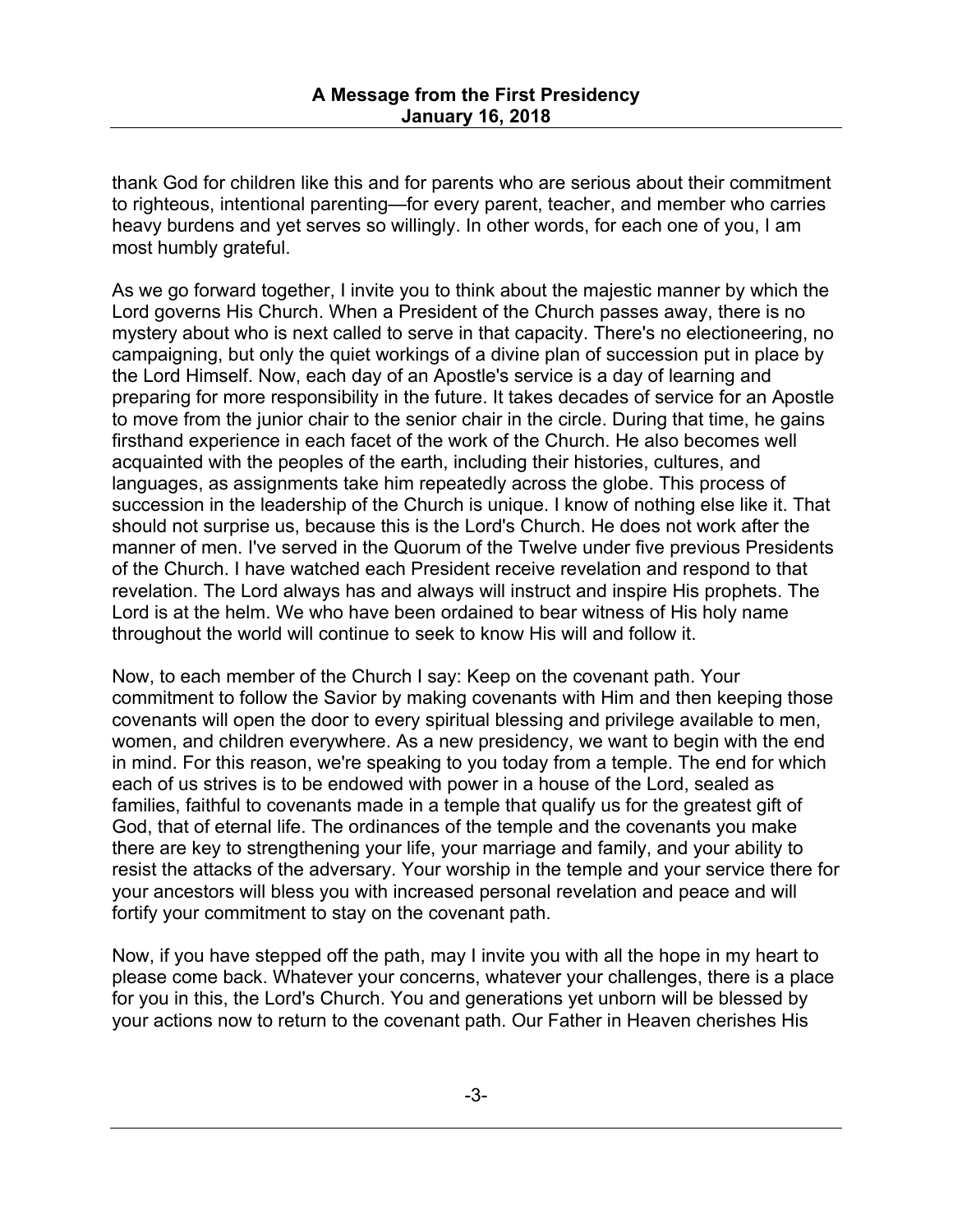children, and He wants each of us to return home to Him. This is a grand goal of The Church of Jesus Christ of Latter-day Saints—to help each of us to come back home.

I express my deep love for you, love that has grown over decades of meeting you, worshipping with you, and serving you. Our divine mandate is to go to every nation, kindred, tongue, and people, helping to prepare the world for the Second Coming of the Lord. This we will do with faith in the Lord Jesus Christ, knowing that He is in charge. This is His work and His Church. We are His servants. I declare my devotion to God our Eternal Father and to His Son, Jesus Christ. I know Them, love Them, and pledge to serve Them—and you—with every remaining breath of my life. In the sacred name of Jesus Christ, amen.

**President Dallin H. Oaks:** My dear brothers and sisters, I have sat beside President Nelson in the Quorum of the Twelve for almost 34 years. I know his love of the Lord Jesus Christ and his commitment to our Heavenly Father's plan of salvation. I know his love of the people. I know of his wisdom. I feel privileged to be called as a counselor to President Nelson in the First Presidency. I likewise feel privileged to be able to work with President Henry B. Eyring, whom I love and respect. With all my heart, I pledge my loyalty and support for President Nelson's loving and inspired leadership. I rejoice in the opportunity to give my full efforts to bear witness of Jesus Christ and to proclaim the truth of His restored gospel. In the name of Jesus Christ, amen.

**President Henry B. Eyring:** I am grateful for the invitation to speak with you today. This is a great time in the history of the Church. Prophets in the past have said that the best is yet to come, and it has proved true. That is so because it is the Lord who leads His Church. He watches over all His Father's children in the world, and He qualifies and calls His servants to lead in inviting God's children to come home in heaven to Him. Joseph Smith was the first prophet of this dispensation. At the start, he could speak to all the members of the Church in one building, in one place. In just a few years, there were faithful members in nations across the world. Today, President Nelson addresses vast numbers of members who worship in thousands of buildings. The growth in the number of members and their spread across nations, kindreds, tongues, and peoples are visible miracles. But the greater miracle, and the one which will accelerate, is the growth in faith in Jesus Christ. The Lord has prepared and chosen President Nelson to lead in that growth. He knows and loves the Lord. The growth will come as we each pray, work, and live to have the Holy Ghost as our companion in our lives. We are promised that blessing as we renew and remember covenants we make in the sacrament and in holy temples and so have the Spirit to be with us. Every association I have had with President Nelson and President Oaks has increased my ability to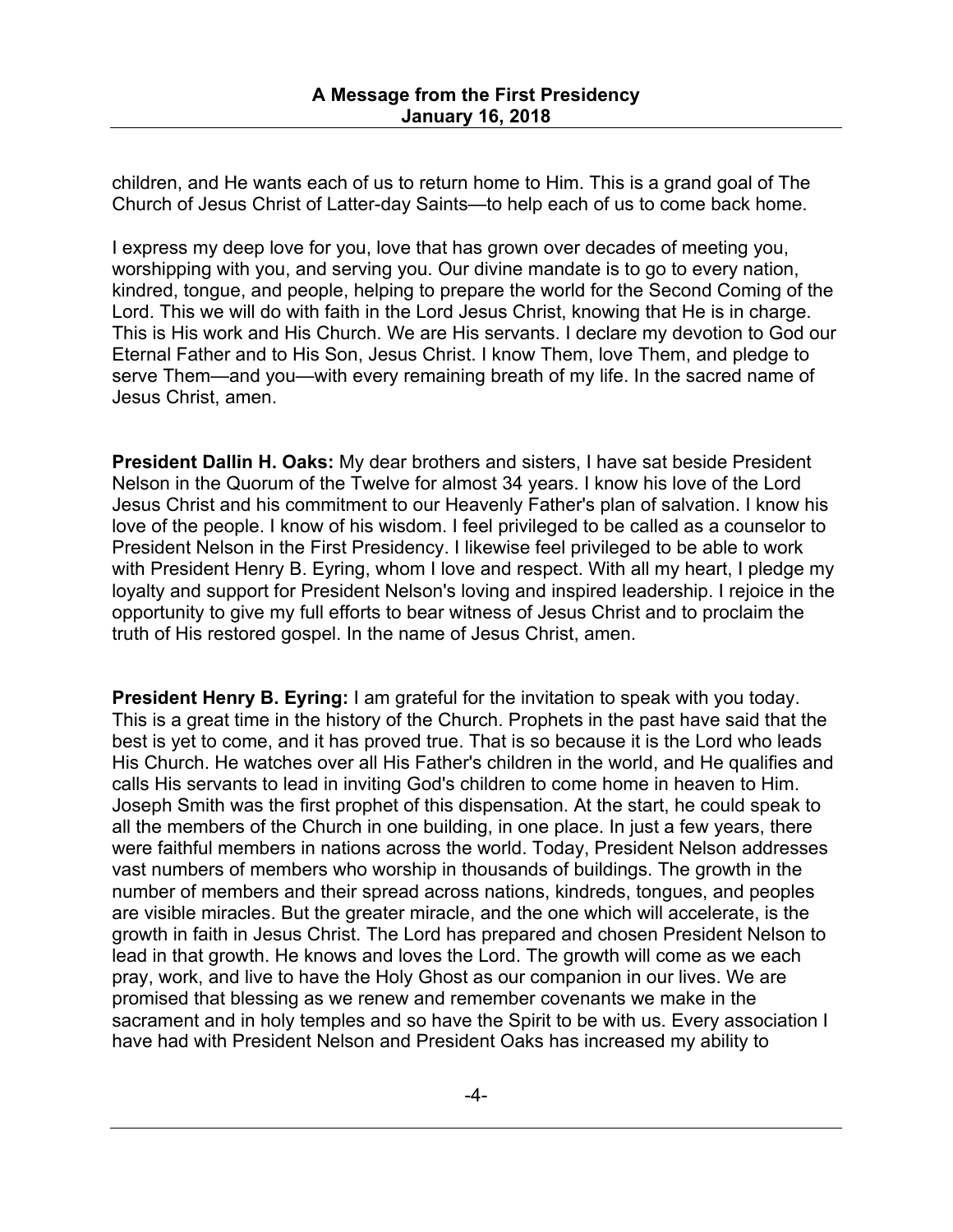remember the Savior, keep sacred covenants, and find joy in the influence of the Holy Ghost. I am so grateful for the increase of that blessing in my life. I testify that the Savior and His Atonement make that gift possible. This is the Lord's true Church. President Nelson was called of God and, as His President, to hold and exercise all the keys of the priesthood passed to him from Joseph Smith through a line of true prophets. We are becoming ever more nearly as one in love through the gospel of Jesus Christ working in our lives. I express my love for the Lord and for His living prophet. This is a great time in the history of the Church, and yes, the best is still to come, because of our faith in the Lord, whose Church this is. In the sacred name of Jesus Christ, amen.

**Elder D. Todd Christofferson:** Thank you, brethren. We love and sustain you. We invite all who have listened to or viewed this announcement to tune in on these same channels to a news conference by the First Presidency beginning at 10:00 a.m. mountain standard time. Now as we conclude, we express appreciation to all who have joined us for this historic announcement. Thank you.